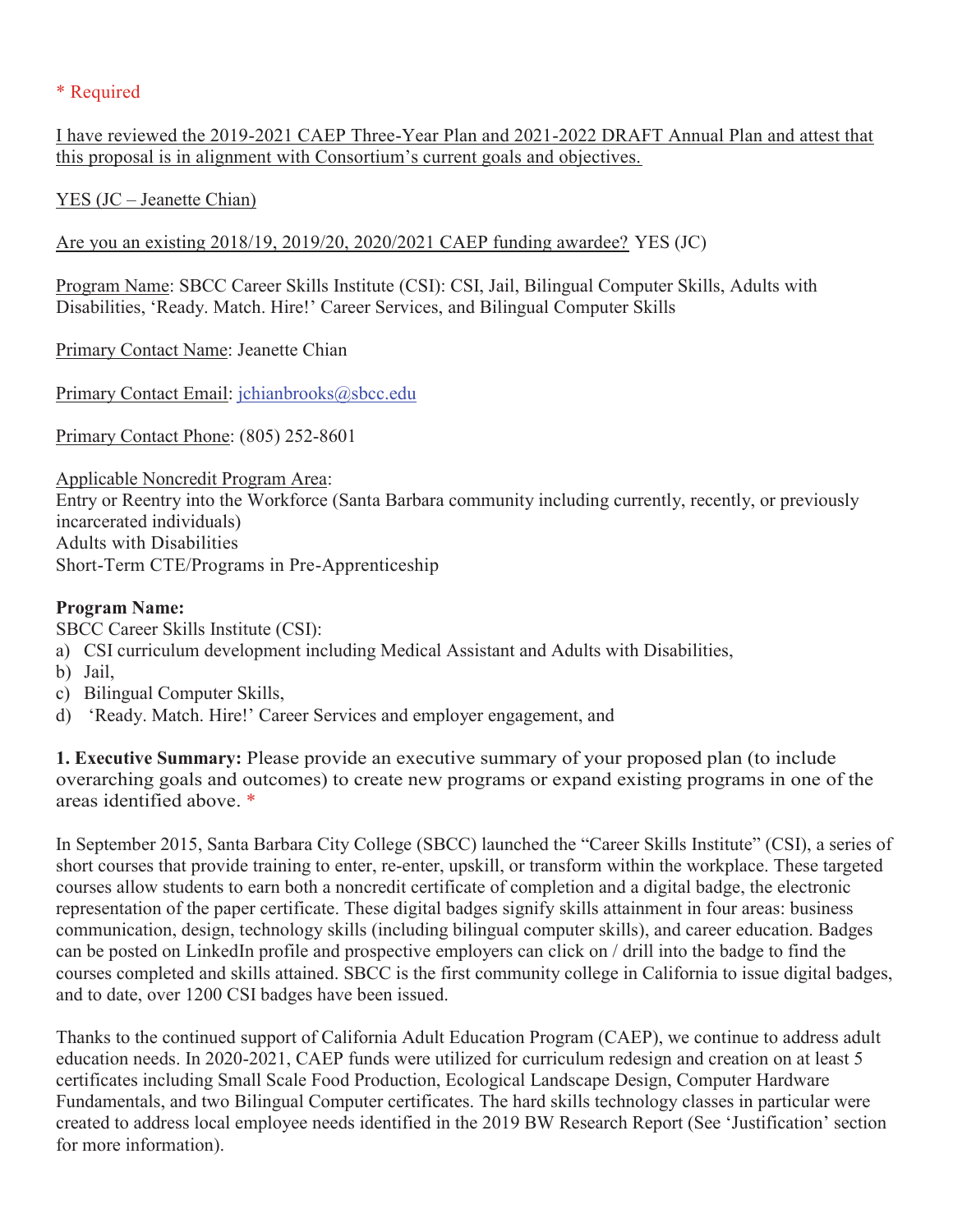a- CSI Curriculum Development including Medical Assistant and Adults with Disabilities (Entry or Reentry into the Workforce; Short-Term CTE/Programs in Pre-Apprenticeship; Noncredit to Credit Pathways, SBAEC Goal 1)

For 21-22, we are requesting additional funds towards curriculum creation with a focus on collaborating with our credit Business department to create noncredit Business and Entrepreneurship courses that would map directly to credit courses. In addition, we are requesting funds to create noncredit Computer Information System courses that would map directly to our credit courses. Additional curriculum creation would also occur in our workforce computer classes and professional development courses.

For 21-22, we are also requesting funds for our Medical Assistant program which has undergone radical changes during COVID-19. We have one cohort per year that begins in August and concludes in late April. Due to the highly evolving COVID-19 pandemic, the instructor is not sure if the class can be run 100% in-pesron. With cold weather and flu season approaching, the situation for Medical Assistant in Spring '22 is considered to be even more highly evolving as there is also an externship component to the class, during which students receive on-site training at partners including Cottage Hospital, Sansum Clinic, Neighborhood Clinic and Public Health Department.

The Medical Assistant program has an 85% local job placement rate and is a career with health and retirement benefits, along with starting pay between \$16-\$22/hour. I appreciate the Consortium's consideration to keep this program as strong as ever for our 20+ graduates each spring. For 21-22, I am requesting curriculum creation funds so that the instructor has the support and flexibility to create multiple different plans, including partial inperson and partial Zoom instruction in case COVID-19 numbers spike to the point that classes need to flip to remote instruction.

Together with SBCC Disability Services and Programs for Students (DSPS), we launched the long-awaited for 16-week Career Planning program for individuals with a substantial disability in 2019. The effort to launch these meaningful courses started at least 10 years ago with CAEP, Jana Garnett, Natalie Holdren, Melissa Moreno, Corlei Prieto, Emma Cruz, and myself actualizing the program over the past three years. To date, CSI has awarded 17 Skills Competency Awards. Thanks to rapid chrome book and hotspot distribution, these classes continued seamlessly during Spring 2020, Fall 2020 and Spring 2021. During Fall 2021, classes have resumed to being taught in-person. For 21-22, we are requesting support towards curriculum refresh and community liaison work to continue connecting with the community to promoting these life-changing courses. Note that these classes also address SBAEC Goal 4 of programs for adults with disabilities.

In 21-22, I am also hoping to resume going to SBUSD high schools and presenting about CSI and DSPS Workplace Readiness courses both to DSPS Counselors and high school students. I would very much like to add Carpinteria High School to this rotation. Prior to COVID-19, I made one presentation per year for SBUSD counselors and 2 presentations/year on SBCC Main Campus to students with a mild to moderate learning disability.

## b-Jail (Entry or Re-entry into the Workplace; Noncredit to Credit Pathways: SBAEC Goal 1)

Gratefully CAEP funded the curriculum creation for a certificate comprising three courses and created specifically for our recently or currently incarcerated students. Especially during COVID-19, these classes have proved invaluable for students. Working together with the California Community College Chancellor's Office (CCCCO) and our local Curriculum Advisory Committee, SBCC converted these synchronously-taught courses into asynchronous correspondence education courses. SBCC began running courses in this new format in Spring 2021 and we have since awarded 11 certificates with more certificates anticipated to be issued after Fall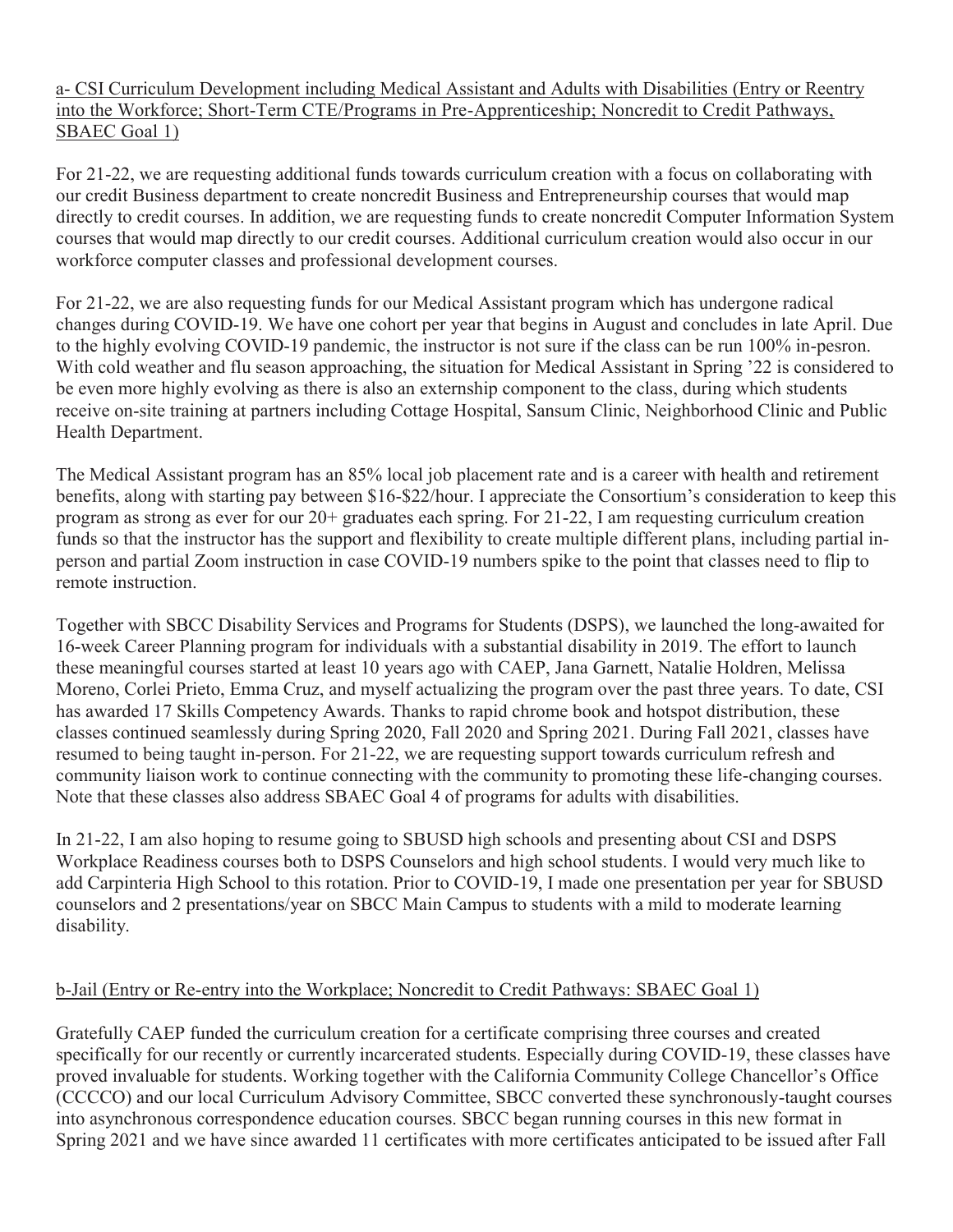Semester 2021 concludes. The curriculum helps students to create and implement a career plan after a major life event such as incarceration, a veteran returning home, bankruptcy, etc.

For 21-22, we are requesting additional funds for Community Liaison and Logistics Liaison at the County Jail. In addition to setting up GED test taking a the Jail, the community liaison would also continue to connect currently or recently incarcerated individuals to SBCC resources, including Adult High School / GED, additional noncredit communications or career education courses, career counseling, academic counseling for credit program, SBCC's Basic Needs Centers (food pantry and clothing) and specialized programs such as Single Parent Arriving Ready for College (SPARC) and Extended Opportunities and Programs (EOPS). With classes beginning to resume in-person at the Jail and with additional COVID-19 protocols, the logistics liaison would coordinate with Jail staff, SBCC Jail Faculty and SBCC CSI staff to facilitate the safe and smooth return to transitioning back to in-person instruction.

Please note that a three-year, \$2.4M federal grant was recently awarded to help 250 incarcerated students in Santa Barbara County receive career technical education and business communications training with goal of job placement, post-incarceration. Allan Hancock and Santa Barbara City College are the education providers, and the goal for each college would be to provide job training and job placement assistance for 125 individuals. The community liaison that the Consortium is (hopefully) funding would help to determine additional support and programs needed to make this program a success for students.

c-Bilingual Computer (Entry or Re-entry into the Workplace; Noncredit to Credit Pathways: SBAEC Goal 1) During 20-21, our longtime bilingual computer skills courses were integrated into CSI's umbrella of courses. Each of the courses was modified, and as of 21-22, certificates can now be offered in these areas, thanks to CAEP funding. These courses can be taught in English or Spanish and are geared towards individuals whose dominant language is not English and who may have no prior computer experience. The goal of these classes is to help students obtain the technology skills needed for entry-level office work and/or to take other CSI computer classes primarily taught in English to continue developing technology skills. For 21-22, we are requesting an instructional aids for when classes resume in-person.

### d-'Ready. Match. Hire!' Career Services and Employer Engagement (Entry or Re-entry into the Workplace)

Thanks to CAEP funding, a soft launch of the 'Ready. Match. Hire!' (RMH) career services program occurred in December 2021. Through collaboration with Noncredit Student Support Services, this program provides career counseling and transitional support to jobs/career or credit opportunities (SBAEC Goal 7). The career counselor is bi-lingual in Spanish and English which is highly recommended / needed for our student population. During the past 8 months, RMH has directly served 13 students resulting in 5 students receiving full-time work with benefits.

In addition, RMH provided career support to the 61 students who completed the eight-week, Back-to-Work program, resulting in at least 7 people securing full-time work. Each of the eight Fridays during the program was spent on different career exploration topics, including resume and network building, interview preparation, and salary negotiation. An unexpected, yet very positive, outcome of the Back-to-Work program is that it connected / re-connected students to SBCC and a bulk of the students continued with SBCC in their education journey. This outcome is exactly in line with SBAEC Goal 7: strengthen and support the Noncredit Student Support Services (SSS) Program to provide advising and career counseling, improved orientation to noncredit programs, and transitional support to jobs/careers or credit opportunities. Our Noncredit Student Support Services Program was instrumental in the Back-to-Work program and RMH was an outgrowth of this need.

During CSI's inaugural years (2015-2017), a concerted effort was made to actively engage local employers by making them aware of CSI's existence and the invaluable employee training opportunities provided. As part of our COVID recovery plan, we are requesting funds to re-engage synED, the organization that helped with this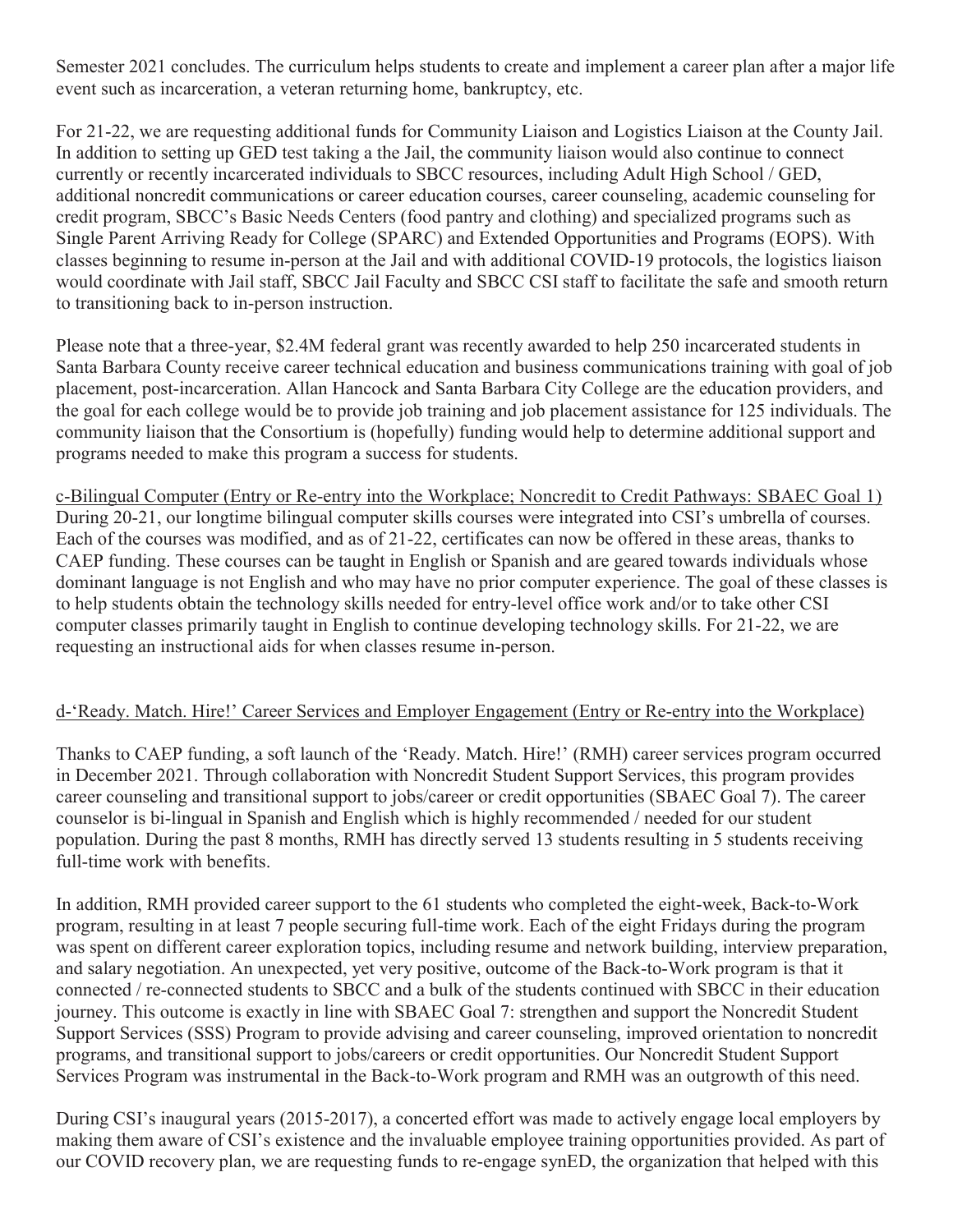project several years ago. Many of the employers that synED engaged with are still our strongest employer partners, and the project would have three goals. For our five strongest employer partners, a customer satisfaction survey would occur while also letting employers know about the 25+ new(er) certificates offered. The second goal would be to re-engage at least five employer partners that CSI worked with closely before the pandemic. The third goal would be to engage five new employer partners with particular emphasis on identifying partners in Carpinteria and Goleta (SBAEC Goal 14).

During COVID-19, SBCC's School of Extended Learning and CSI in particular have addressed SBAEC Goal 9 of addressing distance learning and ensuring continued educational support for adult learners, faculty, and staff through distance education training for faculty and by Wake Campus (primary location of CSI classes, pre-COVID-19) becoming a distribution center for chrome book and hot spot distribution. In tandem with Extended Learning instructors, we have worked with Admissions and Records on improving the enrollment process (SBAEC Goal 8) for our students given that in-person enrollment is no longer an option.

Another way that I have been working to augment distance learning to more easily reach individuals in Carpinteria and Goleta is by developing a set of asynchronous courses. We are working on internal processes to make the process of delivering additional asynchronous courses to be more scalable, and early research into offering hybrid courses is also occurring. Both asynchronous and hybrid format courses provide additional options and flexibility for students are less location and transportation dependent.

Regarding Goal 10 and 13 of addressing systemic racial injustices and Program Evaluation, this issue is of great importance to SBCC as an institution and to me, personally and professionally. COVID-19 has disproportionately affected our students of color both in terms of unemployment and significantly higher rate that individuals of color are being diagnosed with COVID-19. In addition, our country (SBCC included) is at a critical juncture of being able to make changes at the institutional level to address racial injustices.

The single largest way that an institution can address racial injustices and associated racial equity academic gaps is to change the institution's Program Review process, the process by which all SBCC programs are evaluated. Not only is this part of SBCC's accreditation but by changing the metrics that an institution is measured by through an equity lens, it will systematically change the way SBCC delivers services and courses. During 20-21, I was one of two managers on the Program Evaluation Committee with the goal that the needs of noncredit students (many of whom are society's most marginalized individuals) are being taken into account when these metrics are being created.

**2. Integration: Please explain how your proposed program integrates adult education programs at SBCC** and creates a transition to credit/transfer educational programs or creates a transition to the workforce (including, but not limited to, internships, jobs, pre-apprenticeships, and self-employment). \*

As the entire focus of Career Skills Institute is centered on professional and workforce development and/or transfer to SBCC credit, we are fully integrated into adult education programs at SBCC. Our Medical Assistant program has an 85% local job placement rate, our Personal Care Attendant students are either able to enter the healthcare field or receive a modest hourly raise after completing our program. Our Green Gardener graduates are placed on the County of Santa Barbara's Water Wise website such that each time the County or SBCC Environmental Horticulture receives a referral request about commercial or residential landscaping, the individual is directed to the County's website.

All of the above-mentioned noncredit curriculum development both maps to our credit department and/or boosts an individual's chance of entering, re-entering, upskilling, or transforming within the workforce. In addition, the above-mentioned SB County Jail community liaison work of connecting soon-to-be or recently released inmates to community resources including SBCC Main Campus classes and resources is also an integrated program both within SBCC and our employer community. Finally, the 'Ready. Match. Hire!'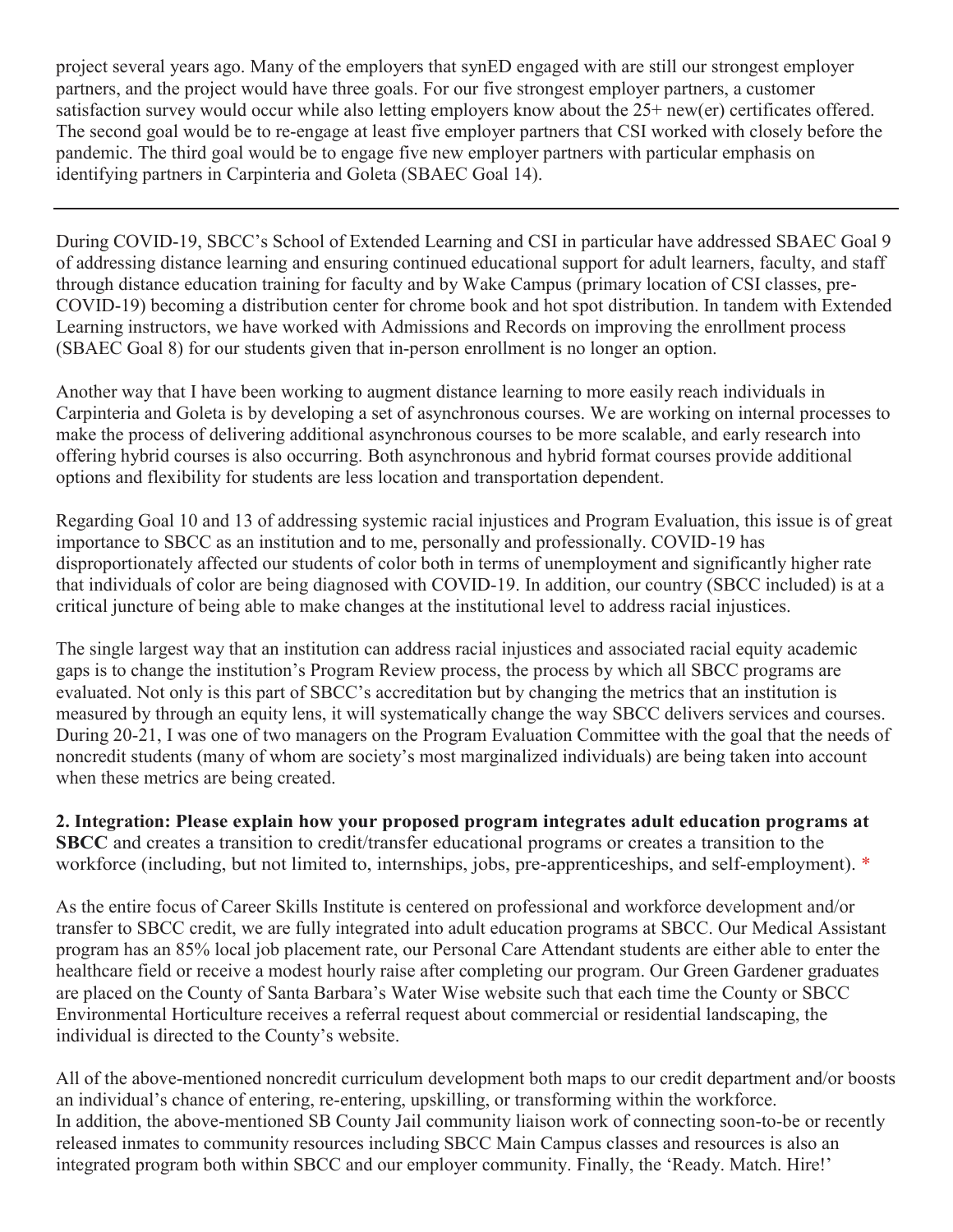program's primary focus is to help individuals transition to the workforce or to serve as a bridge to SBCC academic counseling.

**3. Justification:** Please justify the need of your proposed program and include research, labor market information, employer feedback, student surveys, or other relevant information and describe how funding will further your objectives. For programs that have previously received funding, please justify the need, include students served, and provide a status report on your existing award(s) and remaining balance(s). \*

Given CSI noncredit offerings can complement SBCC credit department classes, certificates are designed either to prepare noncredit students to take credit courses and / or to address Recommendations 1, 5, and 6 from "Santa Barbara City College: School of Extended Learning, Economic and Workforce Gap Analysis for Adult Education Students" (BW Research Partnership, pp 7, 9, 11).

Recommendations include providing noncredit to credit pathways, allowing for degree attainment and upward economic mobility, and offering varied levels of computer skills classes to Santa Barbara's workforce, with particular emphasis on adults 56 years or older. Recently passed certificates that were initiated to address these findings include Microsoft Office Suite Levels 1, 2, and 3, Introduction to Accounting, Bilingual Computer Skills, Advanced Green Gardener, and Digital Image Management.

For 20-21 funds, Career Skills Institute is nearly expended, primarily on curriculum development and launching 'Ready. Match. Hire!' In terms of numbers of students served, below is a list of badges issued for certificates that were created in 2017-20120 with CAEP funding. Please note that data is not yet available for 2019-2020 as some of these certificates are just being offered this Fall for the first time.

#### 2017-2019 New Badges Created Using CAEP Funding and # of Badges Awarded:

Accounting Basics for Small Businesses – 121 badges awarded

Career Strategist – 47 badges awarded

Digital Photograph Management – 47 badges awarded

Leader for Diversity, Equity, and Inclusion - 46 badges awarded

Microsoft Office Skills, Level  $2 - 2$  badges awarded (new badge)

Microsoft Office Skills, Level 3 – 1 badge awarded (new badge)

Noncredit Construction Module – 40 badges awarded

Noncredit Intermediate Construction Module – 33 badges awarded

Successful Work and Life Transitions (created especially for incarcerated students) – 11 badges awarded

Teaching with Humanizing Instruction – 24 badges awarded

Thrive and Survive in the Workplace – 58 badges awarded

Workplace and Career Readiness (for Adults with a substantial disability) - 17 badges awarded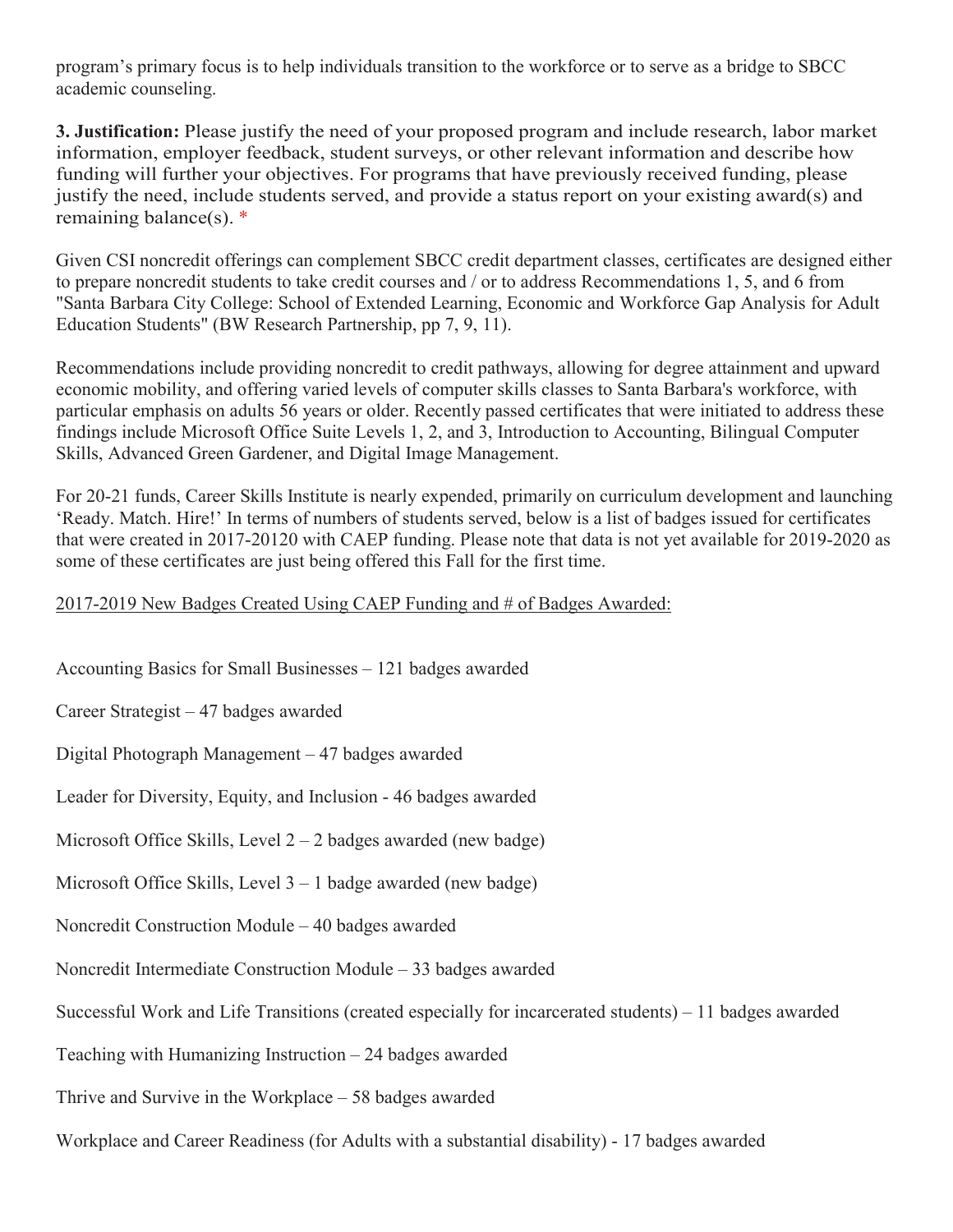**4. Outreach & Marketing:** Please describe your plans to conduct outreach and marketing to reach your target population and increase enrollments. \*

As CSI falls under the umbrella of the School of Extended Learning, the goal is both to integrate within Extended Learning's overall marketing activities, while also continuing to promote the CSI brand within the community.

Our marketing strategy is three-fold:

(I) to work in tandem with Minsky Media (marketing partner) to enhance our CSI-specific marketing efforts.

(II) to coordinate with SBCC's School of Extended Learning marketing efforts. These efforts include a bisemesterly e-newsletter sent on behalf of the School of Extended Learning,

(III) to significantly bulk up outreach and marketing during COVID-19, as many of our students have been significantly negatively impacted financially by COVID-19. Thus our goal would be to re-train students for rapid re-entry into the workforce.

Because a substantial percentage of our students are not on social media, we need to bulk up on traditional (print) and proven media methods to reach these students including the Santa Barbara Independent, Amigos 805, Spanish and English radio stations. For 21-22, our goal is to maintain 5500 enrollments from 20-21 and these increased media strategies will greatly help us towards achieving this goal.

**5. Partnerships:** Please provide 2-3 prospective CAEP Programs or Partners you plan to work with to maximize student and client participation and describe your prospective collaborative efforts; either with current CAEP programs and/or other external community entities. \*

CSI works with CAEP partners including Equalitech, Santa Barbara Public Library, SBCC Disability Services and Programs for Students (DSPS), and SBCC Noncredit English as a Second Language (ESL).

In Summer 2018, we met with Equalitech, and after an in-depth meeting with their Executive Director (ED), I encouraged the ED to apply for CAEP funding and am thrilled that they are now a grantee. Their mission of providing both technology access and one-on-one tutoring on computer skills to areas where an established need has been identified fits exactly into CAEP's mission. Recently our focus on establishing an Equalitech-SBCC partnership has been re-vitalized, whereby students who 'graduate' from Equalitech's one-on-one tutoring then take CSI classes to further develop computer skills in a classroom setting. Furthermore, CSI would then encourage students seeking additional one-on-one time to utilize Equalitech.

With Santa Barbara Public Library (SBPL), we have actively been discussing ways to partner with Santa Barbara Library on the ServSafe program, a certification that all restaurant and professional food handlers must receive. Extended Learning / CSI could provide students with chrome books and hotspots, teach the class, and the Library could pay for proctoring the exam and for the cost of issuing the certificates. All of the logistical and marketing elements are in place and the hope is that the courses can be offered in-person in Spring 2022. In addition, we hope to collaborate and run at least 3 sessions of ServSafe together: March-April 2022, July-August 2022, and October-December 2022.

With SBCC Noncredit ESL, we continue to work together on projects such as language support in our Green Gardener classes. Also we have been working with our ESL department to have them create digital badges once students have achieved a Certificate of Competency. During the Back-to-Work program, we partnered extensively with SBCC Noncredit ESL as in-class English language support was provided to students who were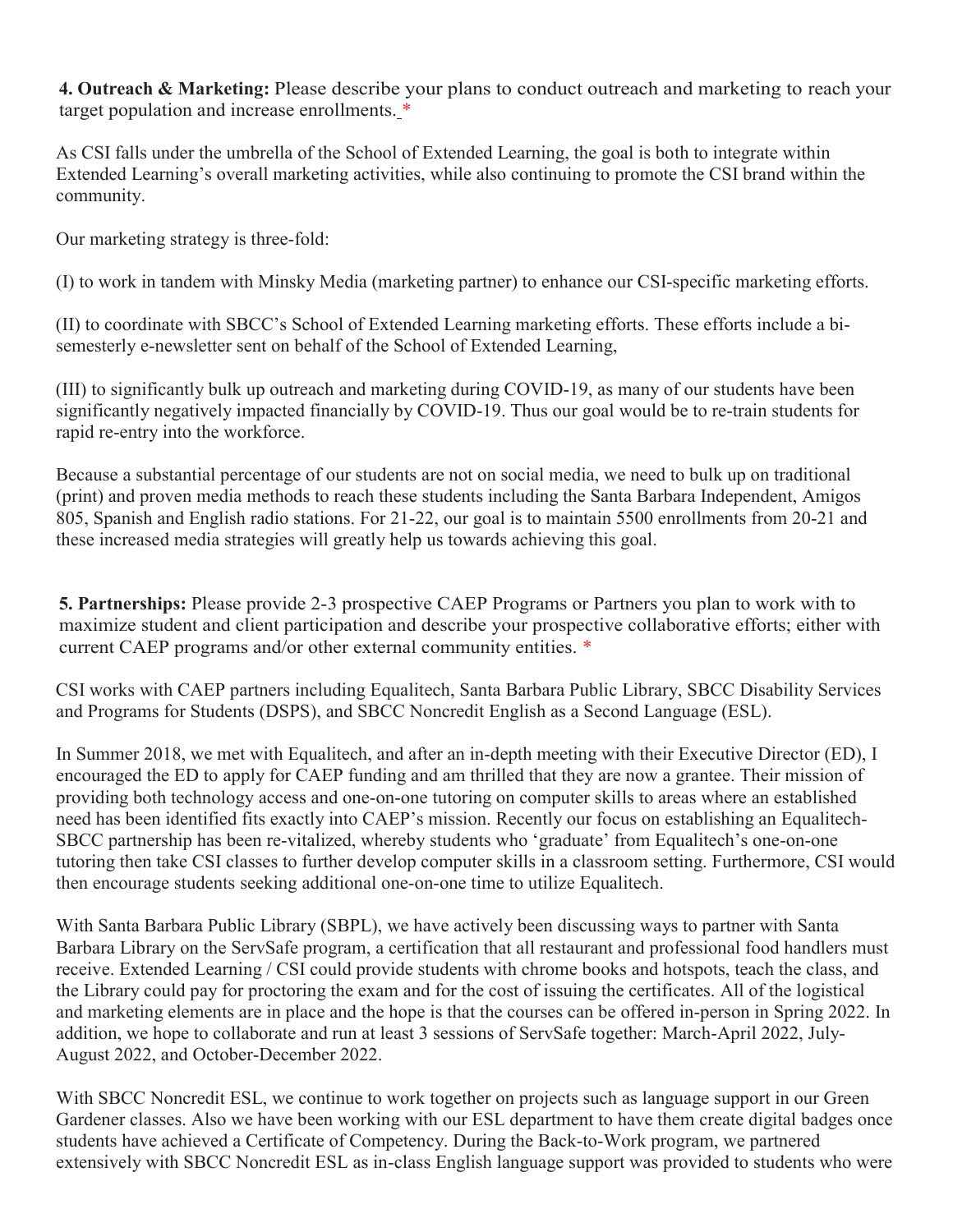part of the Personal Care Attendant, Green Gardener, and Construction Technology tracks of this program. The collaboration was profound for students and helped to contribute towards the 82% completion rate of the program (61 students completed of the 74 students who began the program).

**6. SBCC Noncredit Student Support Services:** Provide your plans to integrate SBCC Noncredit Student Support Services in order to assist students in obtaining abbreviated educational plans. \*

CSI is in regular contact with SBCC Noncredit Student Services, most notably regarding our Career Education certificates including Medical Assistant (MA) and Personal Care Attendant (PCA). With both the MA and PCA program, Noncredit Student Service Advisors work with individuals who are interested in the program, they create a tailored education plan in a timely fashion to begin serving students as quickly as possible that often includes both CSI's soft-skills business certificates and hard skills technology certificates, and they keep in touch with the student and with CSI throughout the process.

During COVID-19, we have worked more closely than ever with Noncredit Student Services through Extended Learning's Back-to-Work program and through the Ready. Match. Hire! Program. Student Program Advisors built the 4 cohorts of Back-to-Work track: Personal Care Attendant, Construction, Green Gardener, and Office Assistant and also created customized course plans for each students during the program's eight-week duration. With Ready. Match. Hire! program, student program advisors are the primary referral source for the pipeline of students to be served.

**7. Alignment:** Please describe how your program is in alignment and furthers the Consortium's goals and objectives as stated above. \*

Please see above section entitled 'Executive Summary' in which CSI programming and services addresses SBAEC Goals 1, 7, 9, 10, 13, and 14.

**8. Leveraging Funds:** Please describe what other funding sources, and the percentage of those funding sources, will be used to support your CAEP proposed program.  $*$ 

As mentioned in the Executive Summary, SBCC is part of a county-wide, \$2.4M federal grant received with goal of training and job placement of 250 currently or recently incarcerated individuals. The community liaison which the Consortium will (hopefully) fund would coordinate and make recommendations on the types of services and support needed to make this program a success for the students. One of the anticipated services is needing a Student Program Advisor to create abbreviated education plans. We could potentially combine federal funds with CAEP funding for Noncredit Student Services (ie, an altogether separate proposal that is being submitted) to create a temporary, grant-funded position that would support both of these efforts.

In the past, I have received Strong Workforce Program (SWP) funding. As the requirements and timeline have shifted to after this proposal has been submitted, I am unsure if I am applying for funding. Though I am unsure the amount of funds that CSI would receive from Strong Workforce in 20-21 (if at all), SWP is committed to continue funding LinkedIn Learning licenses, a crucial learning tool for our program. In addition, our Medical Assistant Program has program has needed to purchase additional equipment to create MA 'kits' for each student during COVID-19. SWP is funding the supplies needed to create the kits.

**9. Diversity, Inclusion, and Equity:** Please describe how your program will create a diverse, inclusive, and equitable educational experience for adult learners. Please identify strategies in which your program plans to address racial inequality and professional development support for instructors and staff. \*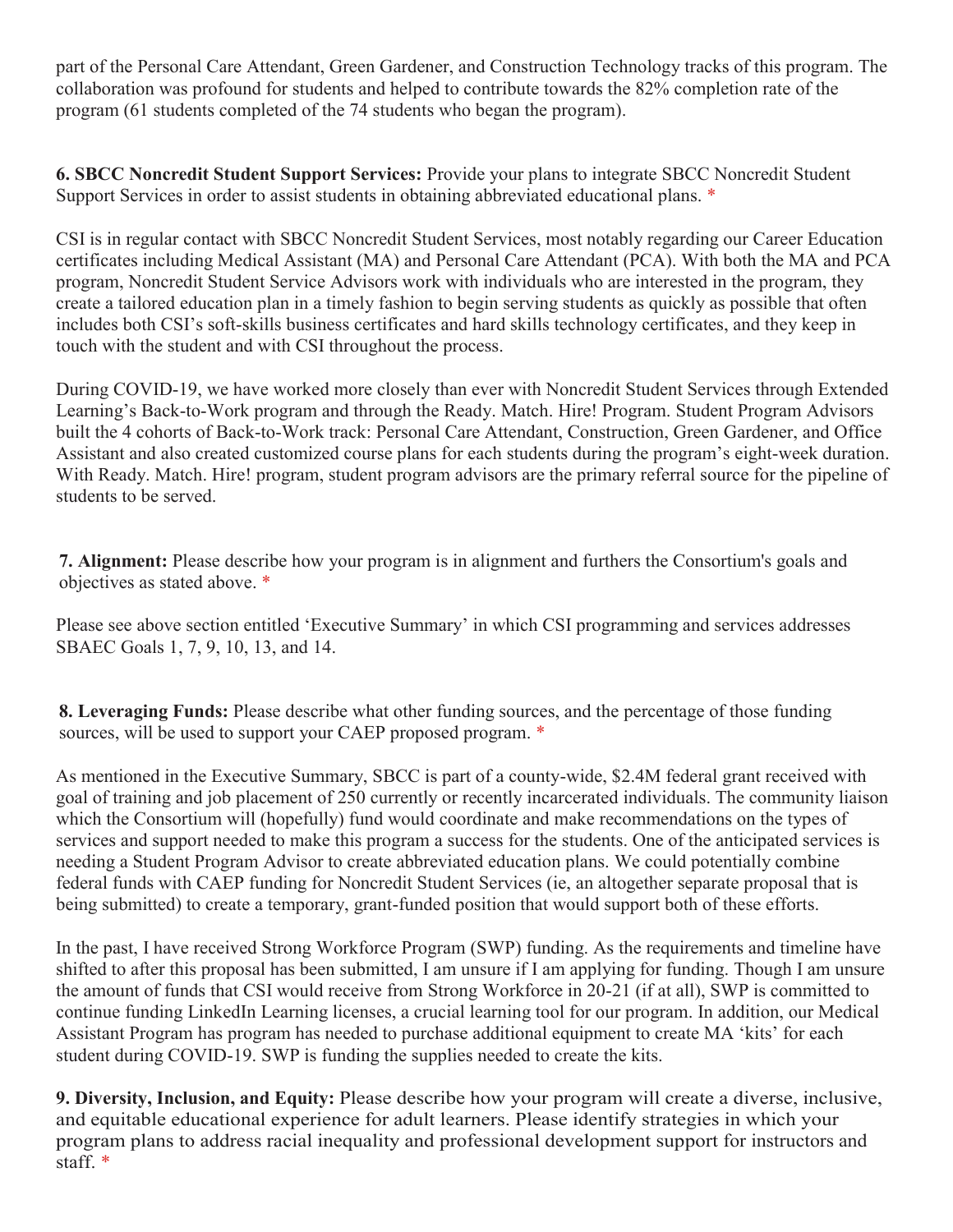*\*For additional information, please also see Section 1, where the crucial issue of Diversity, Inclusion, and Equity is also addressed with respect to the program review process.* 

Career Skills Institute plays a crucial role in supporting Extended Learning's and our community's highly diverse adult population who are looking to enter, re-enter, upskill, or transform within the job market. This proposal seeks to further increase the array of upskilling opportunities for our students, both through the types of offerings provide and by increasing the formats of learning modalities offered to meet student need – inperson, remote & real-time learning via Zoom videoconference, fully asynchronous learning, and in the future – hybrid learning.

One concrete way to support diversity, inclusion, and equity is to hire instructors who look like the students served. To this end, the last 3 instructors who CSI has hired to teach have been men of color. Pre-COVID-19, one of these men taught men in the Jail, and those classes especially were especially well-received by our incarcerated male students. Though the instructor's life and students' lives have diverged, the students know that our instructor understands their shared life experience. We hope to resume having this instructor teach inperson in Spring 2022.

Whenever we create curriculum, I now look at it through the lens of, "Would these skills help a formerly incarcerated individual gain employment?" The question is a vital one as the majority of CSI students who take one of our business communication courses have a 4-year college degree, whereas the majority of our incarcerated and previously incarcerated students may not have a high school diploma.

CSI is fortunate in that one of our instructors who has created a large percentage of our more recent business communication courses is also the lead instructor at the Jail. Thus this instructor is on the forefront of working with and listening to our students for what types of topics would be most useful during their post-incarceration job search.

As all cultures have different norms for communication in the workplace, our instructors acknowledge these differences and create a safe space for students to ask questions and to explore about these differences.

Equity and Inclusion – With CSI, equity and inclusion are linked. In an educational sense, equity speaks to meeting a person where they are and not meeting a student where one thinks they should be. Inclusion speaks to making sure that as many student voices are included both during the curriculum creation process and then when the course rolls out.

Though our courses are tuition-free, I am very aware that because the majority of our classes are held synchronously and during the traditional Monday-Friday 9am-5pm workday, attending our classes can be difficult. To that end, we have developed a set of online courses including a classes on building and applying an equity mindset in the workplace. Even with an online class, it assumes that a person is tech savvy enough to take an online course and that they have access to a computer and to wifi. Diversity, equity and inclusion are top of mind for CSI, and we are always looking for ways to increase access and participation especially among our most marginalized student groups.

**10. Potential Budget Reductions** – Please describe what specific programming needs and/or services your program would reduce or eliminate should the CAEP grant budget be reduced (range 10-25% at any point during the grant cycle). Please note that final budget reductions would be determined by the Santa Barbara Adult Education Consortium based on the Consortium's priorities and goals. \*

If a 10-25% reduction of CAEP were to occur at any point during the grant cycle, I would prioritize keeping the services that interact with students such as our community liaison work at SB County Jail and the 'Ready.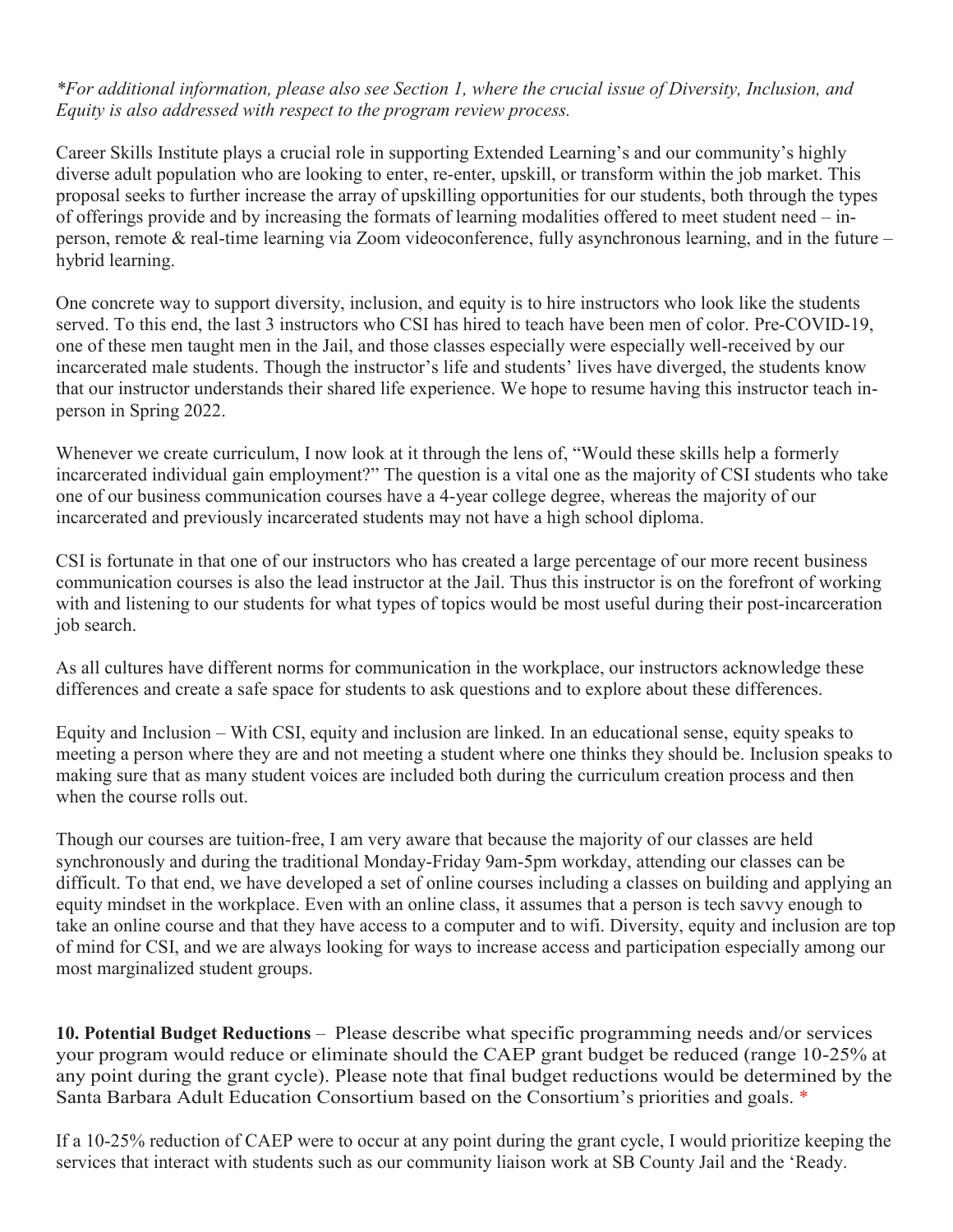Match. Hire!' program. Also and perhaps even more importantly, once a student is connected to CSI, they also have support and resources available through Noncredit Students Support Services. Thus I would reduce the amount being spent on new curriculum for this year.

Please use the Activity Chart provided in the link under the instructions and email to sbaebg@gmail.com. The Activity Chart should outline your program's specific objectives and activities, along with a timeline for completion, the person/agency responsible, outcomes and data capture methods. Please attach additional pages if necessary.

### **Total Budget Requested: \$224,310**

## **1000 (Instructional Salaries) \*:** \$130, 560

Total dollars requesting for INSTRUCTIONAL PERSONNEL (include 25% for BENEFITS in 3000 section below)

## **1000 Detail \***

Please provide a detailed budget for this category.

Curriculum Creation and Curricunet work to partner with credit faculty (when needed) and to shepherd these courses through the curriculum process.

20 courses (for 6 certificates)  $*$  \$2000/course = \$40,000

\$2500k/certificate \* 6 certificates for Curricunet work to partner with credit faculty (when needed) and to shepherd these courses through the curriculum process  $= $15,000$ 

\$10,000: Curriculum Creation for Medical Assistant program during highly evolving COVID-19 pandemic (Please see Section 1 for more information).

\$5000: Curriculum Creation and Community Liaison work for Adults with Disabilities Workplace Readiness Courses

\$15k for Jail community liaison work to set up GED Testing Site and to connect recently or soon-to-be released inmates to community resources including educational opportunities and resources at SBCC

\$2k for Jail logistics to coordinate with Jail staff, SBCC Jail Faculty and SBCC CSI staff to facilitate the safe and smooth return to transitioning back to in-person instruction.

\$43,560 for SBCC Career Counselor for Ready. Match. Hire! program: 18 hours/week (15 hours/week of seeing students and 3 hours/week of student follow-up and weekly staff meeting) \* 44 weeks/year \* \$55/hour

**Total: \$130,560**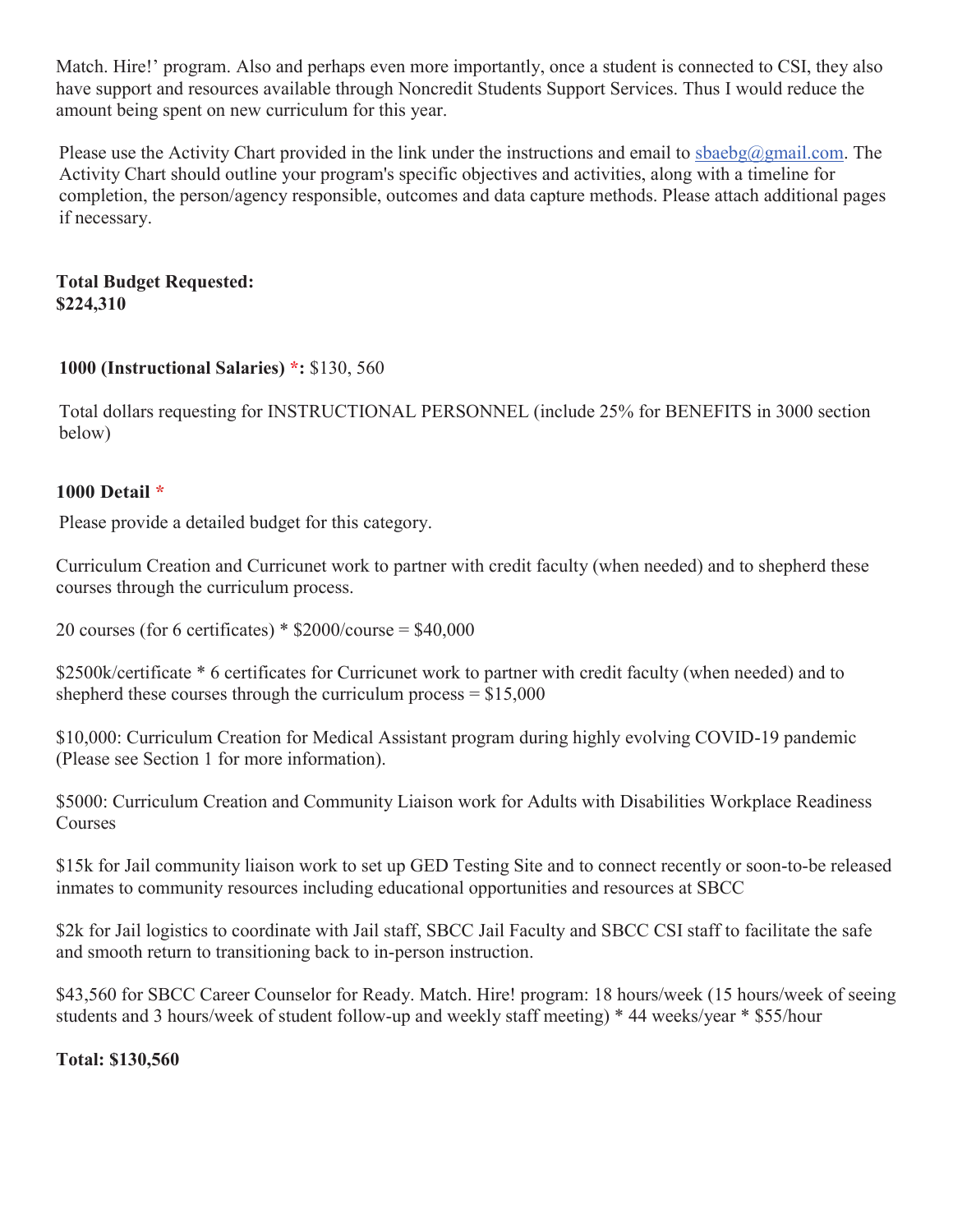## **2000 (Noninstructional Salaries) \* :** \$5000

Total dollars requesting for PERSONNEL (include 25% for BENEFITS in 3000 section below)

### **2000 Detail \***

Please provide a detailed budget for this category.

\$5000 for hourly employees to provide instructional support for when classes return to being in-person. Anticipate this activity to be more short-term in nature and during a transition period.

## **3000 (Benefits from 1000 and 2000 categories) \***

Total dollars requesting for BENEFITS . The average benefit rate is 25%.

 $($130K + 5K) * .25 = $33,750$ 

### **4000\***

Total dollars requesting for INSTRUCTIONAL SUPPLIES and NON-INSTRUCTIONAL SUPPLIES and Computer Software (not hardware): 3,000

### **4000 Detail \***

Please provide a detailed budget for this category.

- \$3,000 printing of correspondence education materials for Jail courses
- \$2,000 targeted social media and print ads

### **5000 \***

Total dollars requesting for CONSULTANTS, MEETINGS, PROFESSIONAL DEVELOPMENT

\$50,000

### **5000 Detail** \*

Please provide a detailed budget for this category.

\$30K – Project Management and Job Leads Follow up for Ready. Match. Hire! program.

\$10K – Employer re-engagement and engagement project with goal of further strengthening relations with CSI's core 5 employers (UCSB, County of Santa Barbara, City of Santa Barbara, Cottage Health, Sansum Clinic), re-connecting with at least 5 employers that CSI worked with prior to pandemic, and engaging with 5 new employers with particular emphasis in Carpinteria and Goleta

\$10K – targeted strategy meetings with Minsky Media on how best to reach students during ongoing pandemic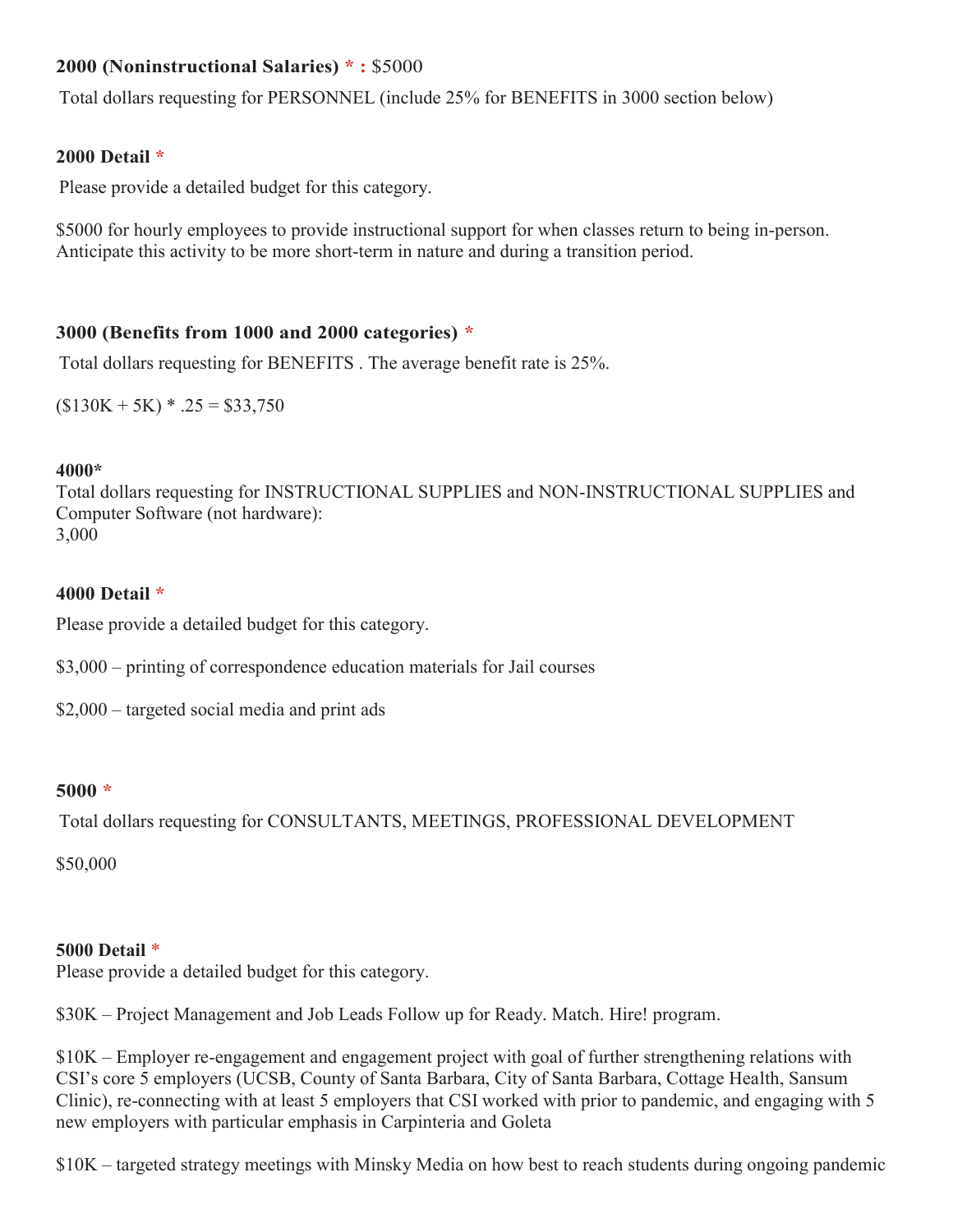### **6000** \*

Total dollars requesting for CAPITAL OUTLAY (Computer Hardware) None

# **6000 Detail**

Please provide a detailed budget for this category. N/A

## **Do you currently receive other NON-CAEP funding that supports the proposed activity? If yes, please describe how additional funding expands or supports that activity.** \*

Yes. As mentioned in the Executive Summary and Leveraging Funds section, SBCC is part of a county-wide, \$2.4M federal grant received with goal of training and job placement of 250 currently or recently incarcerated individuals. The community liaison which the Consortium will (hopefully) fund would coordinate and make recommendations on the types of services and support needed to make this program a success for the students. One of the anticipated services is needing a Student Program Advisor to create abbreviated education plans. We could potentially combine federal funds with CAEP funding for Noncredit Student Services (ie, an altogether separate proposal that is being submitted) to create a temporary, grant-funded position that would support both of these efforts.

In the past, I have received Strong Workforce Program (SWP) funding. As the requirements and timeline have shifted to after this proposal has been submitted, I am unsure if I am applying for funding. Though I am unsure the amount of funds that CSI would receive from Strong Workforce in 20-21 (if at all), SWP is committed to continue funding LinkedIn Learning licenses, a crucial learning tool for our program. In addition, our Medical Assistant Program has program has needed to purchase additional equipment to create MA 'kits' for each student during COVID-19. SWP is funding the supplies needed to create the kits.

## **What is your sustainability plan for this activity when funding is no longer available?** \*

Once these courses are either redesigned or created and then approved, the course becomes self-sustaining as it becomes part of CSI's tuition-free, course offerings for which we are able to claim funding from the State of California. Eventual long-term goal is that Ready. Match. Hire! will become fully integrated / part of SBCC Career Center.

## **Total number of adult students served in 2018-2019, 2019-2020, 2020-2021 (for CAEP awardees). \***

5400 enrollments in 2018-2019, approx. 5400 enrollments 2019-2020 (maintained overall enrollment numbers even with COVID-19), 5500 enrollments for 2020-2021 (modest growth during COVID-19)

## **Target number of adult students you plan to serve from 2021-2023.\***

5500 enrollments for 2021-2022 (maintain enrollment during ongoing pandemic), 5700 enrollments for 2022- 2023 (growth post-COVID-19)